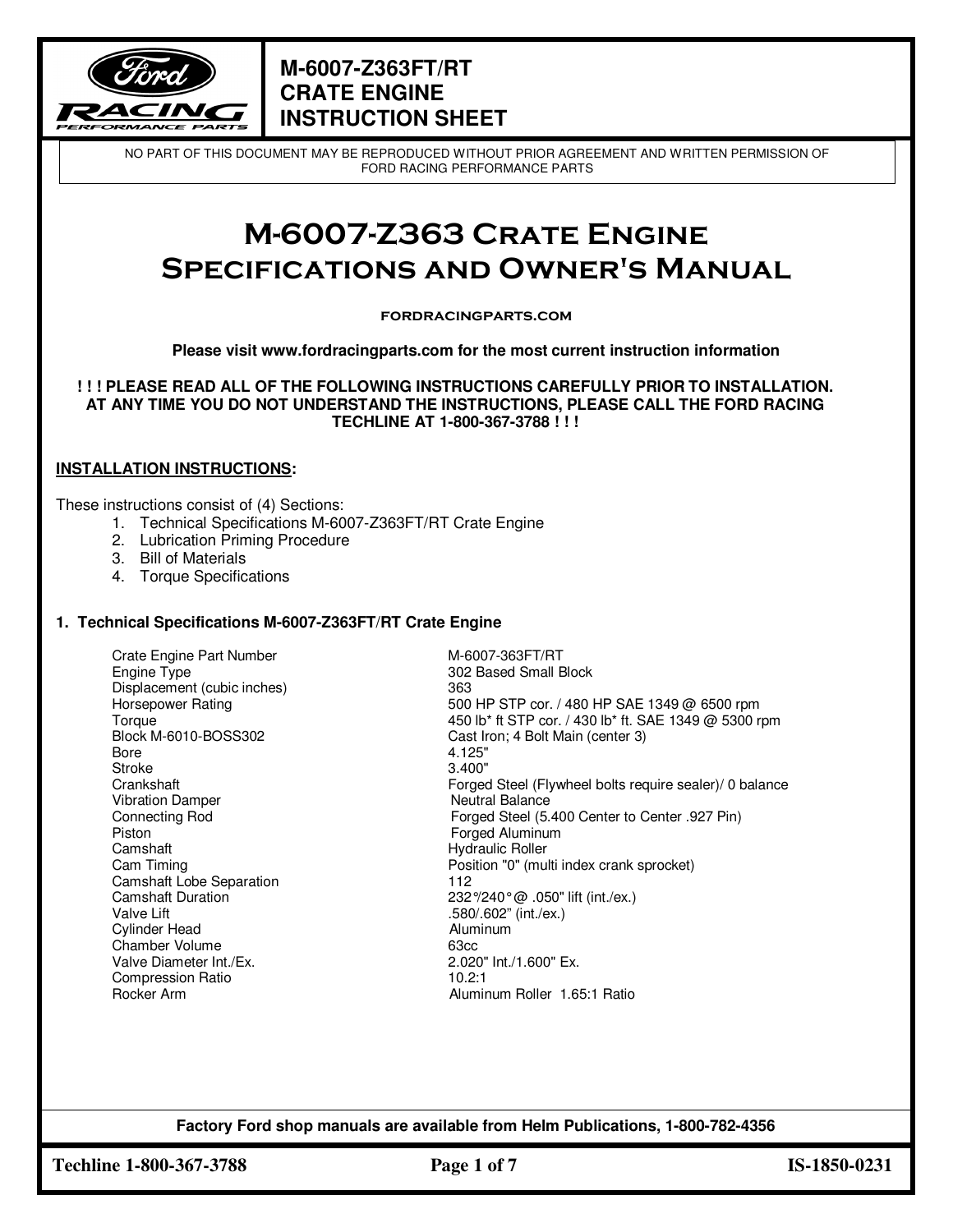

NO PART OF THIS DOCUMENT MAY BE REPRODUCED WITHOUT PRIOR AGREEMENT AND WRITTEN PERMISSION OF FORD RACING PERFORMANCE PARTS

Recommended Timing 32° BTDC Total 4000 rpm Maximum Rated rpm 6500 rpm 6500 rpm<br>
Oil Pan 6675-D Oil Filter M-6731-FL1A (case)<br>Oil Pressure 60 psi @ 240°F/400 Recommended Oil 10w-40 Mobil 1 Max Oil Temperature 240° F<br>Recommended Coolant Temperature 2008 195° F Recommended Coolant Temperature Spark Plugs **AGSP-32C** Firing Order 1-3-7-2-6-5-4-8<br>
Fuel Pressure (@ carburetor) 6-7 psi Fuel Pressure (@ carburetor)

M-6675-DRS302 or M-6675-FT302 60 psi @ 240 $^{\circ}$  F/ 4000 rpm

#### **Recommended Parts Not Included**

| M-12259-M302 | Universal Spark Plug Wire Set                                                     |
|--------------|-----------------------------------------------------------------------------------|
| M-12259-M301 | Pre-fit black Spark Plug Wire Set                                                 |
| M-6375-D302  | 0- Balance Flywheel (may require M-6397-A302 metric bolt kit dependent on clutch) |
| M-4216-A210  | Flywheel Bolts (note threads have required sealer pre applied)                    |
| M-9439-A50   | Intake gasket                                                                     |

Oil pressure fitting in the left front block is ½ pipe thread.

#### **Standard Operating Specifications**

| Main Bearing Clearance                  | .0020" -.0025"                 |
|-----------------------------------------|--------------------------------|
| Rod Bearing Clearance                   | .0020" -.0025"                 |
| <b>Crankshaft End Float</b>             | .005" - .007"                  |
| Wrist Pin to Rod Clearance              | .0010"-.0012"                  |
| Wrist Pin to Piston Clearance           | .0010"-.0012"                  |
| Piston to Deck Distance                 | .010" Below Deck $(+/- .005")$ |
| Piston to Bore Clearance                | .0045"-.0060"                  |
| Valve Spring Installed Height           | 1.750" - 1.800"                |
| Intake Valve to Guide Clearance         | .0014"-.0016"                  |
| <b>Exhaust Valve to Guide Clearance</b> | .0018"-.0022"                  |
| Valve Lash                              | 0 Lash plus 1/4 turn Pre-load  |

#### **2. Lubrication Priming Procedure**

- 1. Fill engine with recommended oil.
- 2. Hand rotate engine to cylinder #1 TDC firing or 0 degree position on balancer
- 3. Remove distributor cap.
- 4. Mark rotor position on distributor housing.
- 5. Mark distributor housing and intake manifold interface.
- 6. Remove distributor.

**Factory Ford shop manuals are available from Helm Publications, 1-800-782-4356** 

**Techline 1-800-367-3788 Page 2 of 7 IS-1850-0231**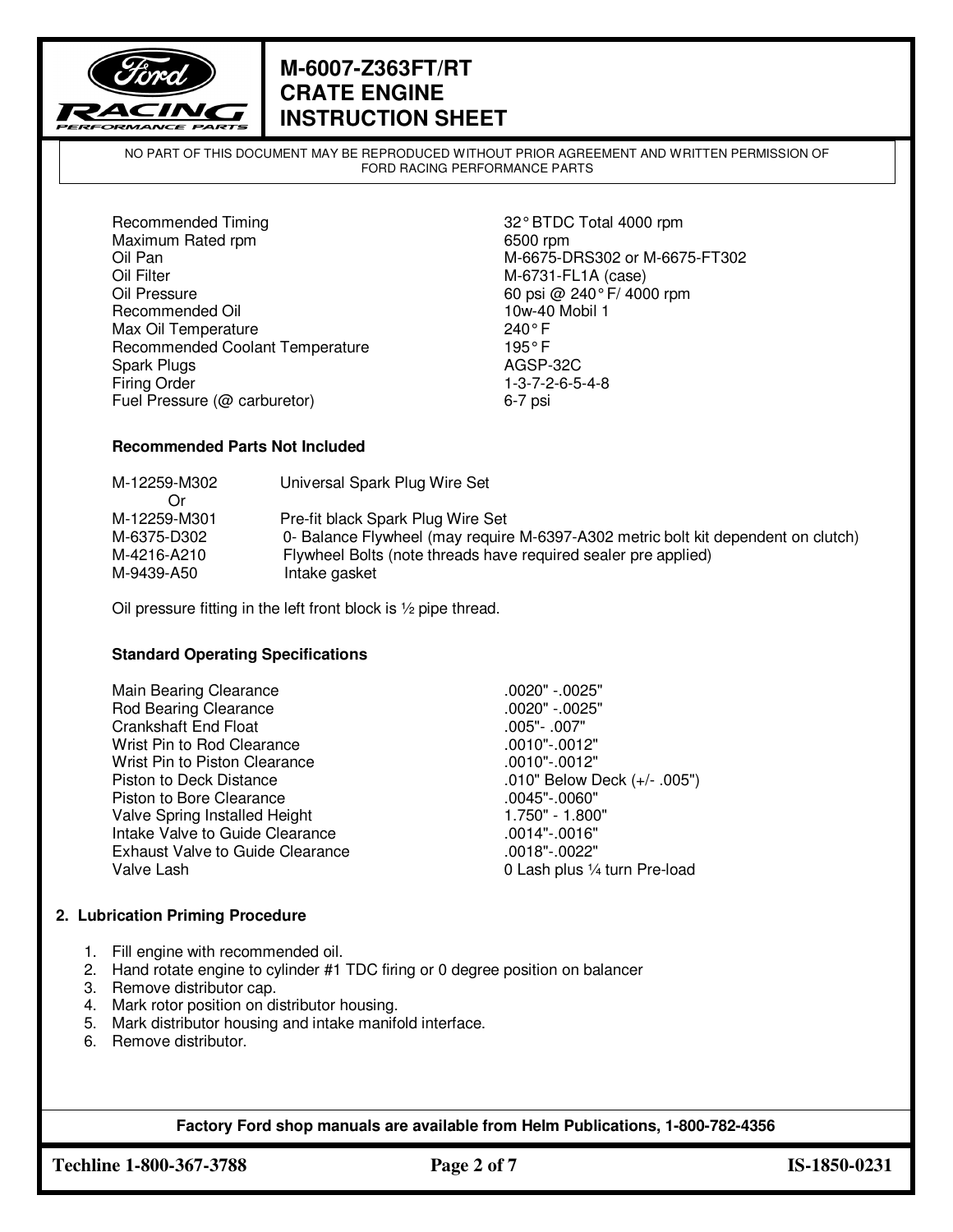

NO PART OF THIS DOCUMENT MAY BE REPRODUCED WITHOUT PRIOR AGREEMENT AND WRITTEN PERMISSION OF FORD RACING PERFORMANCE PARTS

- 7. Insert a ¼" deep-well 6 point socket and long extension into distributor hole and engage the oil pump drive shaft.
- 8. Remove valve covers.
- 9. Rotate oil pump drive shaft counter clockwise with an electric drill until oil flow is visible from pushrods to the rocker arm in the rocker cover area.
- 10. Re-install valve covers.
- 11. Remove socket/extension from distributor hole.
- 12. Install distributor and align **both** rotor to distributor housing **and** distributor housing to intake manifold marks. Note: if distributor does not drop into place, gradually rotate oil pump drive with socket until it does. **Do not** force distributor into position.
- 13. Install distributor hold down.
- 14. Check oil level.
- 15. Set timing as recommended (total advance of 32° BTDC @ 4,000 rpm).
- 16. NOTE: engine must be primed after installation of remote filter or and oil cooler

#### **Setting the Timing**

- Dyno testing has shown that 32 degrees of total timing produces the best overall performance.
- Check total timing at 4,000 RPM to make sure the full mechanical advance has been achieved





**Factory Ford shop manuals are available from Helm Publications, 1-800-782-4356** 

**Techline 1-800-367-3788 Page 3 of 7 IS-1850-0231**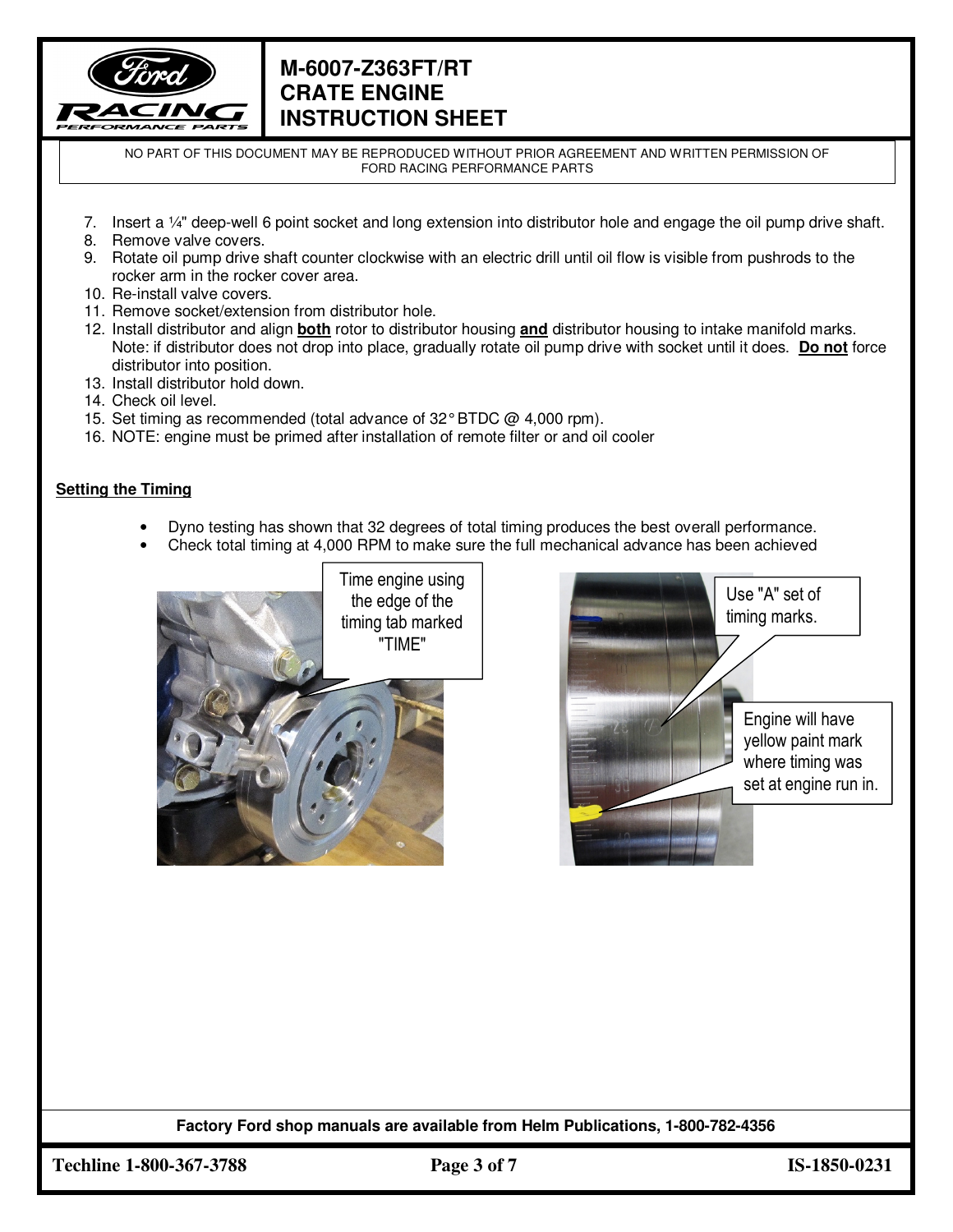

NO PART OF THIS DOCUMENT MAY BE REPRODUCED WITHOUT PRIOR AGREEMENT AND WRITTEN PERMISSION OF FORD RACING PERFORMANCE PARTS

#### **Installation Notes**



**tightening ½ NPT oil galley plug. 40 Ft. Lbs. MAX.**  *Overtighening can cause cracking in* 

**Factory Ford shop manuals are available from Helm Publications, 1-800-782-4356** 

**Techline 1-800-367-3788 Page 4 of 7 IS-1850-0231**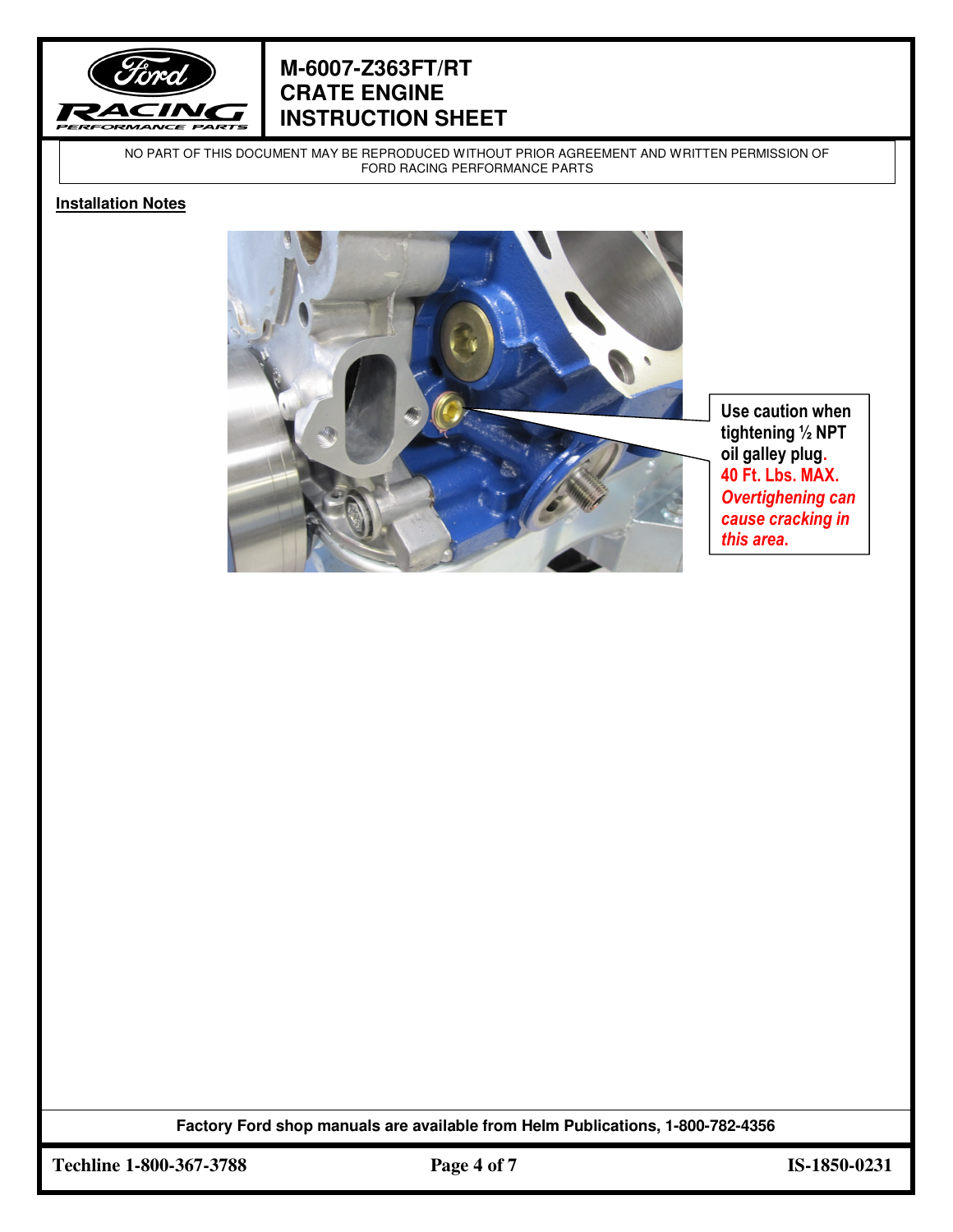

NO PART OF THIS DOCUMENT MAY BE REPRODUCED WITHOUT PRIOR AGREEMENT AND WRITTEN PERMISSION OF FORD RACING PERFORMANCE PARTS

#### **3. Bill of Materials**

Assembly Part Number: **# M-6007-Z363FT/RT** 

| Date of Revision                             | 6/14/2011                  |                             |
|----------------------------------------------|----------------------------|-----------------------------|
| <b>PART NUMBER</b>                           | <b>DESCRIPTION</b>         | <b>SUPPLIER</b>             |
| 20-850                                       | <b>DIPSTICK &amp; TUBE</b> | <b>CANTON RACING</b>        |
| SBF090125F06                                 | <b>FORGED PISTON</b>       | <b>MAHLE</b>                |
| 449561                                       | ROLLER CAMSHAFT            | <b>CRANE CAMS</b>           |
| 388192-S                                     | TIMING COVER DOWEL         |                             |
| 388813-S                                     | <b>BALANCER BOLT</b>       |                             |
| 72813-8                                      | <b>EXHAUST ROCKER ARM</b>  | <b>CROWER</b>               |
| 72813X1-8                                    | <b>INTAKE ROCKER ARM</b>   | <b>CROWER</b>               |
| AGSP-32C                                     | <b>SPARK PLUG</b>          |                             |
| C3AZ-6287-B                                  | <b>ECCENTRIC</b>           |                             |
| <b>CB-634HN</b>                              | ROD BRG.                   | <b>CLEVITE ENGINE PARTS</b> |
| CB-634HXN                                    | ROD BRG.                   | <b>CLEVITE ENGINE PARTS</b> |
| M-6622-<br><b>DRS302 OR M-</b><br>6622-FT302 | OIL PICK UP TUBE           | <b>FORD RACING</b>          |
| CM-6731-FL1A                                 | <b>OIL FILTER</b>          |                             |
| CM-8501-F351                                 | <b>WATER PUMP</b>          | <b>EDELBROCK</b>            |
| D8TZ-7600-A                                  | PILOT BRG                  |                             |
| D9ZZ-7007-A                                  | <b>REAR COVER PLATE</b>    |                             |
| E6DZ-6700-A                                  | FRONT COVER SEAL           |                             |
| E7AZ-6A674-A                                 | PAN RAIL (L)               |                             |
| E7AZ-6A674-B                                 | PAN RAIL (R)               |                             |
| EAD-6397-B                                   | <b>TRANS DOWEL</b>         |                             |
| EDC-6378-A                                   | <b>CRANK DAMPER WASHER</b> |                             |
| EOAZ-6626-B                                  | OIL PUMP GASKET            |                             |
| F1SZ-6701-A                                  | REAR MAIN SEAL             |                             |
| F1TZ-6023-A                                  | <b>TIMING POINTER</b>      |                             |
| F2AE-6890-AA                                 | OIL FILTER INSERT          |                             |
| F2SE-6500-AA                                 | <b>HYD ROLLER LIFTER</b>   |                             |
| F3SZ-6278-A                                  | <b>CAM GEAR WASHER</b>     |                             |

**Factory Ford shop manuals are available from Helm Publications, 1-800-782-4356** 

**Techline 1-800-367-3788 Page 5 of 7 IS-1850-0231**

 $\overline{a}$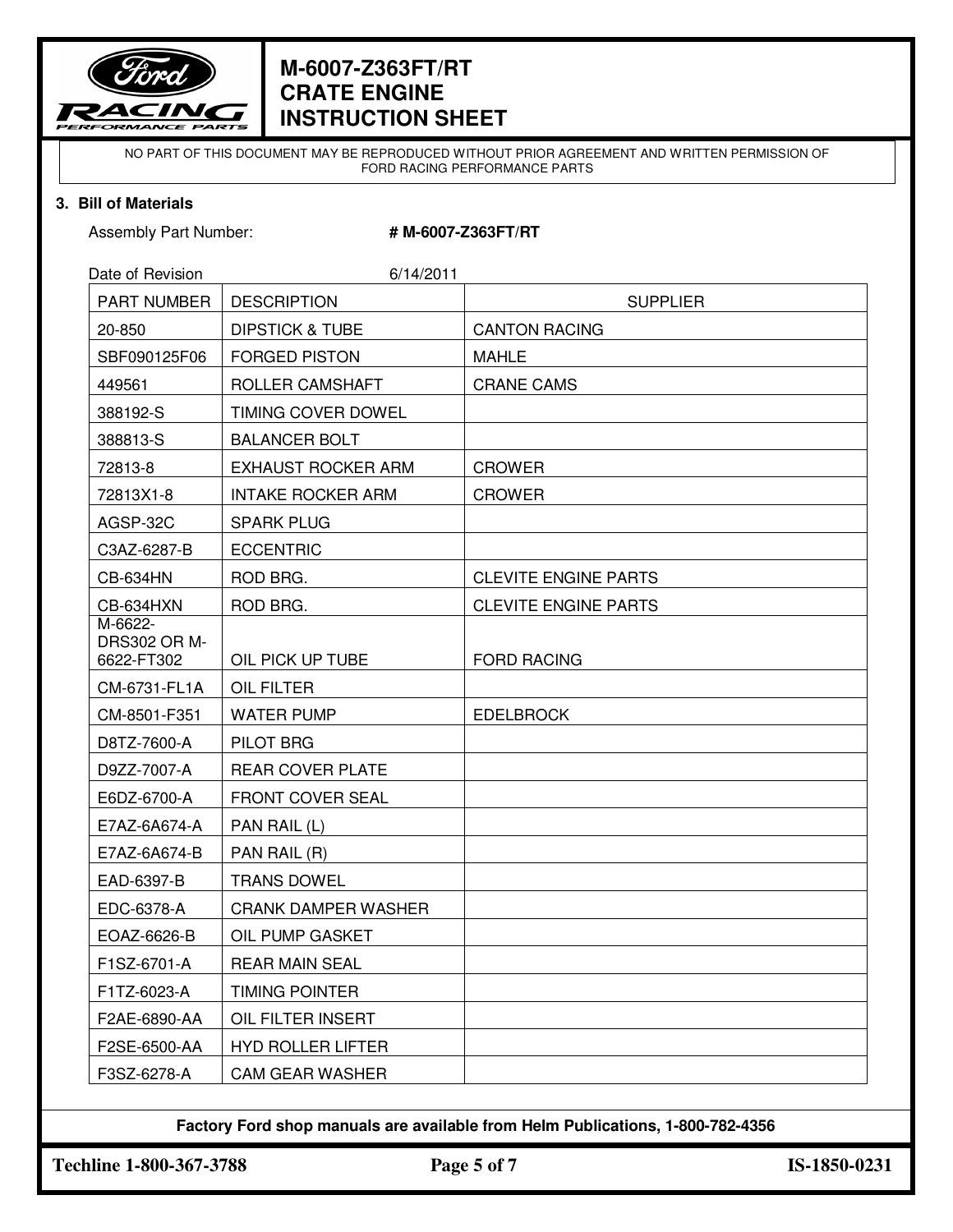

NO PART OF THIS DOCUMENT MAY BE REPRODUCED WITHOUT PRIOR AGREEMENT AND WRITTEN PERMISSION OF FORD RACING PERFORMANCE PARTS

| F3TZ-6020-A                           | <b>FRONT COVER GASKET</b> |                             |
|---------------------------------------|---------------------------|-----------------------------|
| F5TE-6710-CB                          | OIL PAN GASKET            |                             |
| M-6010-<br><b>BOSS302</b>             | <b>BOSS BARE BLOCK</b>    | <b>FORD RACING</b>          |
| M-6065-BOSS                           | <b>HEAD BOLT KIT</b>      | <b>ARP</b>                  |
| M-6049-Z304DA                         | <b>CYL HEAD</b>           | <b>FORD RACING</b>          |
| M-6051-R351                           | <b>CYL HEAD GASKET</b>    | <b>FORD RACING</b>          |
| M-6059-D351                           | <b>FRONT COVER</b>        | <b>FORD RACING</b>          |
| 2-ICR5400-927                         | <b>CONNECTING ROD</b>     | <b>SCAT ENTERPRISES</b>     |
| M-6253-A50                            | ROLLER CAM CONV. KIT      | <b>FORD RACING</b>          |
| M-6268-A302                           | <b>TIMING SET</b>         | <b>FORD RACING</b>          |
| M-6303-C340                           | <b>FORGED CRANKSHAFT</b>  | <b>SCAT ENTERPRISES</b>     |
| M-6316-D302                           | <b>CRANK DAMPER</b>       | <b>FORD RACING</b>          |
| M-6582-BOSS                           | <b>VALVE COVER</b>        | <b>FORD RACING</b>          |
| M-6600-D2                             | OIL PUMP                  | <b>MELLING TOOL</b>         |
| M-6605-B302                           | OIL PUMP SHAFT            | <b>FORD RACING</b>          |
| M-6675-<br>DRS302 or M-<br>6675-FT302 | OIL PAN                   | <b>FORD RACING</b>          |
| M-6766-<br><b>FRNVCH</b>              | <b>BREATHER CAP</b>       | <b>FORD RACING</b>          |
| M-9439-A50                            | INTAKE MANIFOLD GSKT.     | <b>FORD RACING</b>          |
| <b>MS 590 H</b>                       | MAIN BRG.                 | <b>CLEVITE ENGINE PARTS</b> |
| <b>MS 590 HX</b>                      | <b>MAIN BRG.</b>          | <b>CLEVITE ENGINE PARTS</b> |
| T680805                               | <b>PUSHRODS</b>           | TREND PERFORMANCE PRODUCTS  |

#### **Note: Piston Part #SBF090125F06 consists of the following parts:**

| <b>COMPONENT PART#</b> | <b>COMPONENT DESCRIPTION</b> | <b>SOURCE</b> |
|------------------------|------------------------------|---------------|
| 4125MS-15              | <b>RING SET</b>              | MAHLE         |
| 6436901                | ROUND WIRE LOCK              | MAHLE         |
| 6457808                | <b>PISTON PIN</b>            | MAHLE         |

### **Factory Ford shop manuals are available from Helm Publications, 1-800-782-4356**

**Techline 1-800-367-3788 Page 6 of 7 IS-1850-0231**